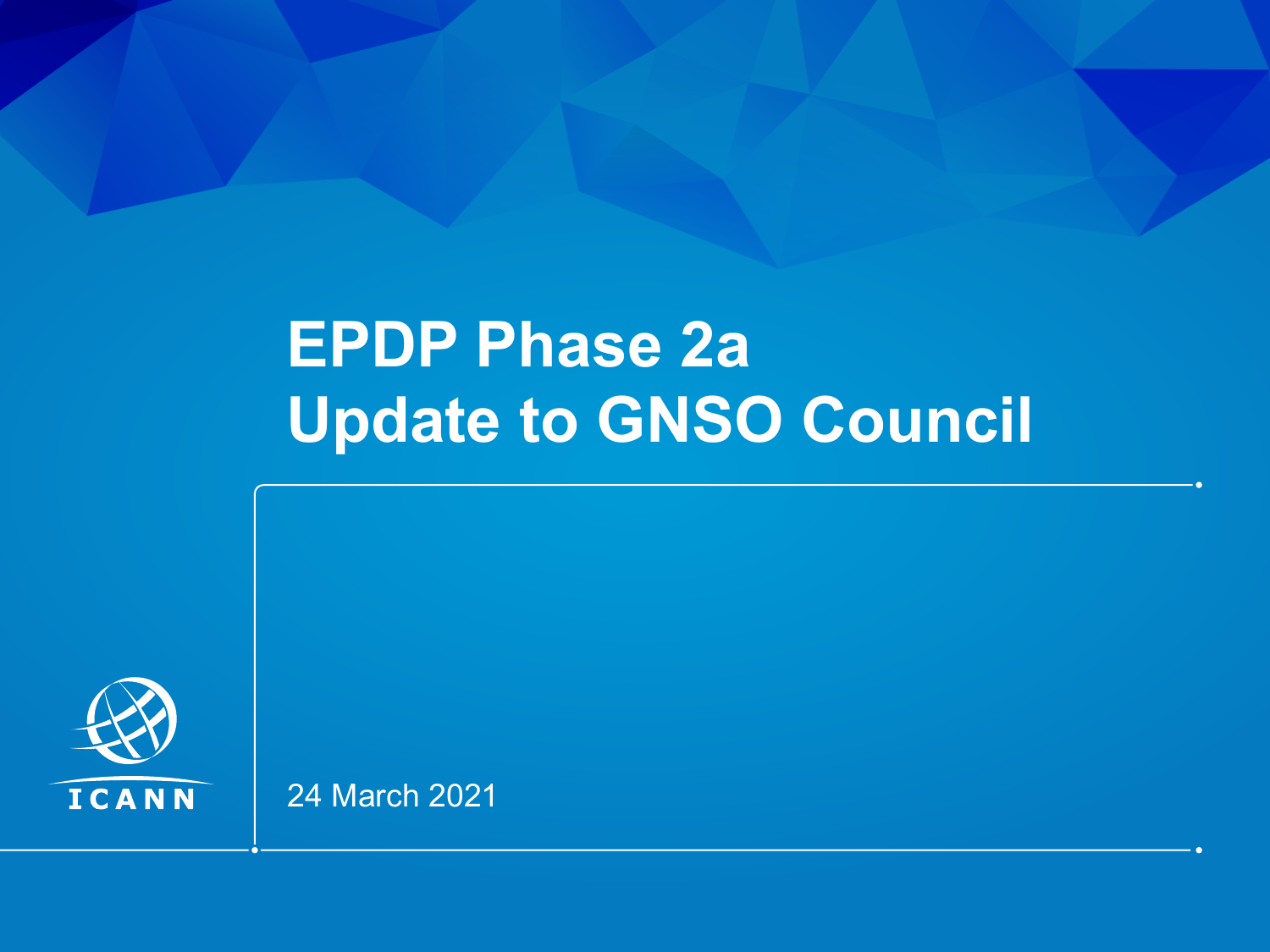# **Council Instruction**

[a]t the latest 3 months after reconvening, the Chair of the EPDP Team and GNSO Council Liaison to the EPDP will report back to the GNSO Council on the status of deliberations. Based on this report, which is expected to include an update on progress made and the expected likelihood of consensus recommendations, the GNSO Council will decide on next steps, which could include providing additional time for the EPDP to finalize its recommendations or termination of the EPDP if it is clear that no progress is being made or consensus is unlikely.

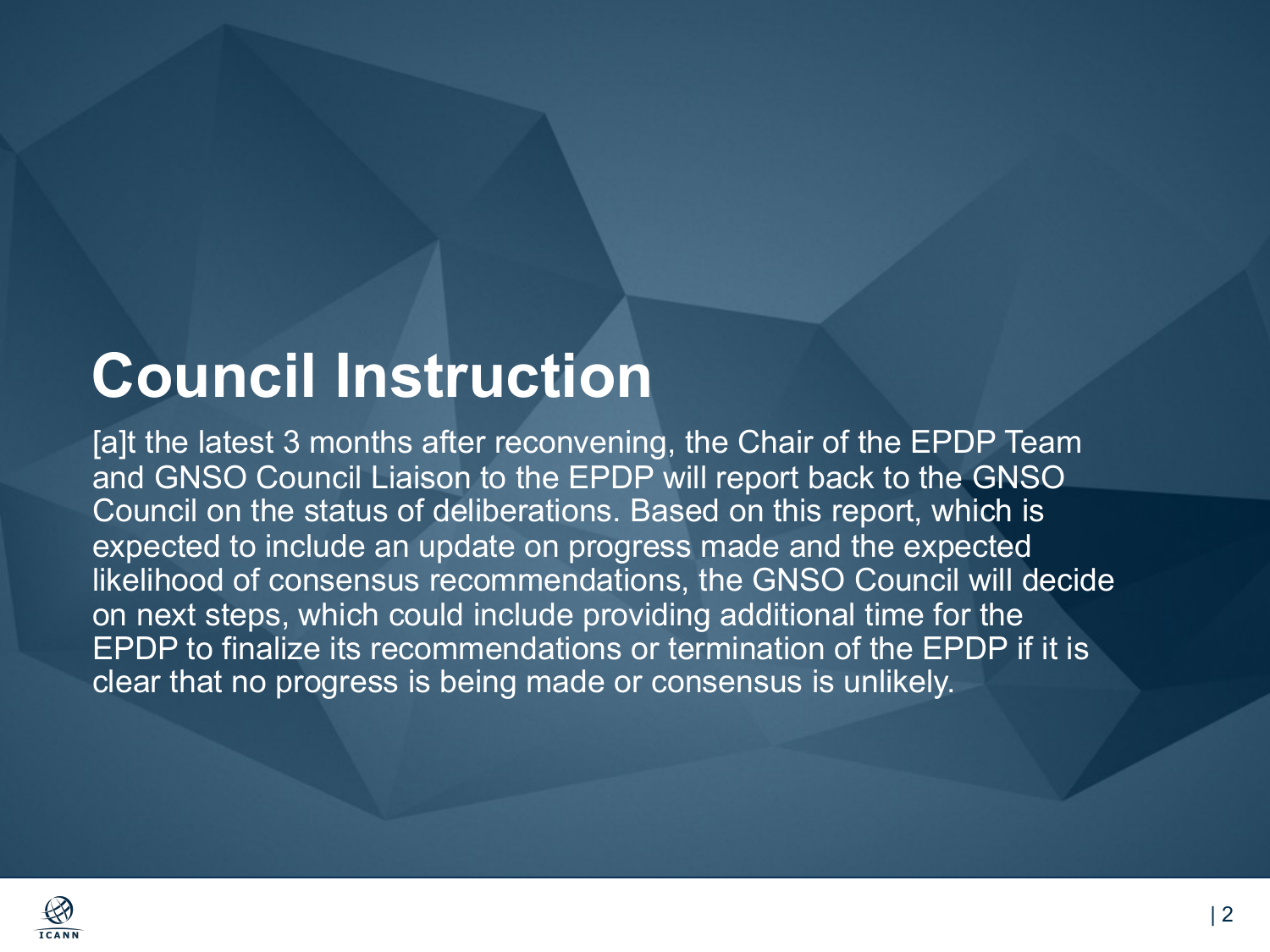## **Background**

### Two topics from phase 1 & 2 for further review by EPDP Team

**&**

### Differentiation between Legal & Natural Person Data

- i. Whether any updates are required to the EPDP Phase 1 recommendation on this topic ("Registrars and Registry Operators are permitted to differentiate between registrations of legal and natural persons, but are not obligated to do so");
- ii. What guidance, if any, can be provided to Registrars and/or Registries who differentiate between registrations of legal and natural persons

### Feasibility of unique contacts to have a uniform anonymized email address

- i. Whether or not unique contacts to have a uniform anonymized email address is feasible, and if feasible, whether it should be a requirement.
- ii. If feasible, but not a requirement, what guidance, if any, can be provided to Contracted Parties who may want to implement uniform anonymized email addresses.

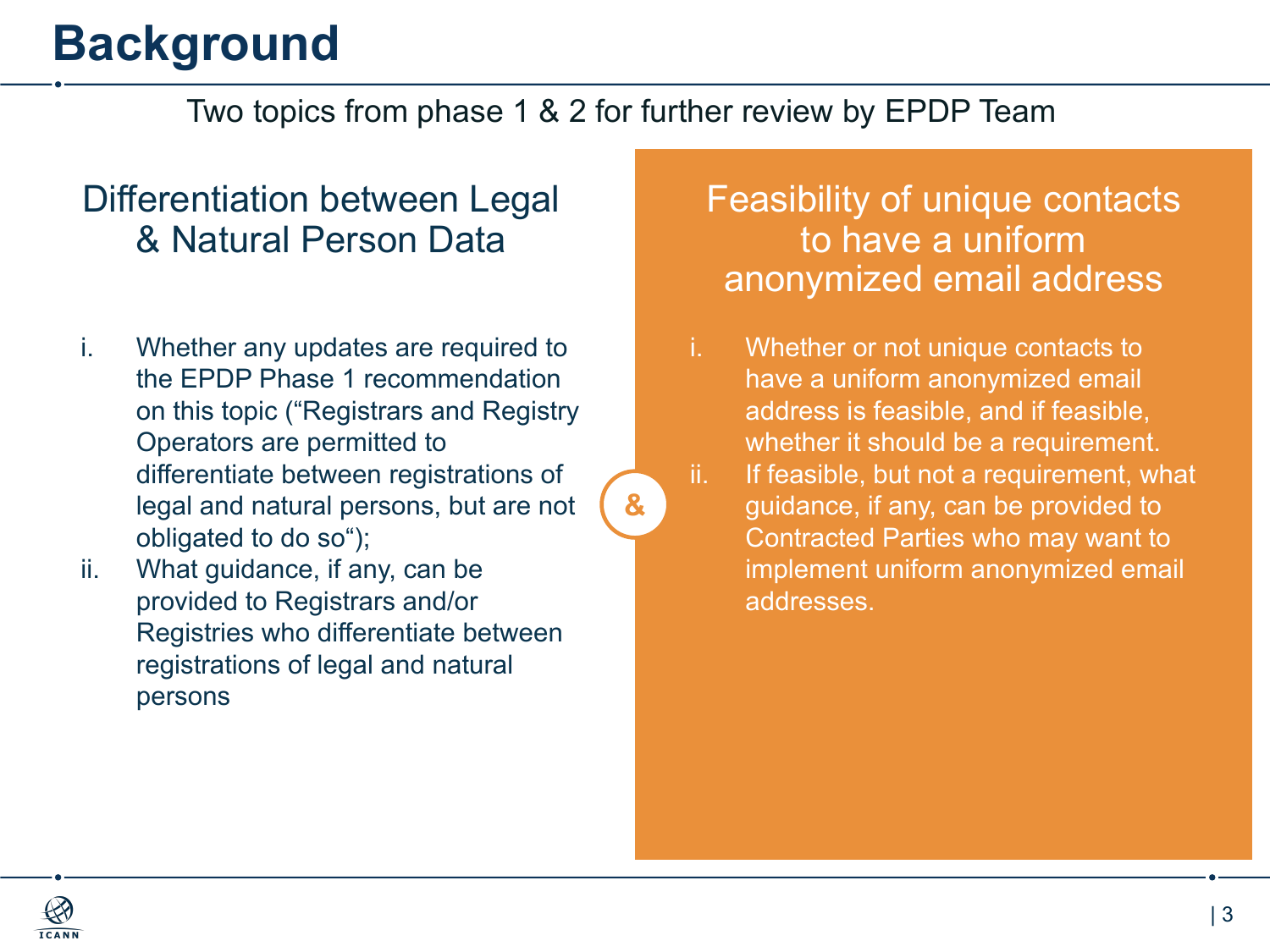#### **Development of Proposals for possible Guidance**

Identification of proposals for possible guidance to Contracted Parties who choose to distinguish between legal and natural person data

#### **Review of all relevant information**

Review of all relevant background information (e.g. legal advice, ICANN org study) and identification of clarifying questions

#### **Definitions**

Development of definitions in relation to feasibility of unique contacts

#### **Leadership Confirmation**

Confirmation of Chair (Keith Drazek), Vice-Chair (Brian Beckham), GNSO Council Liaison (Philippe Fouquart)

**Legal Questions**

Submission of follow up legal questions to external legal Counsel

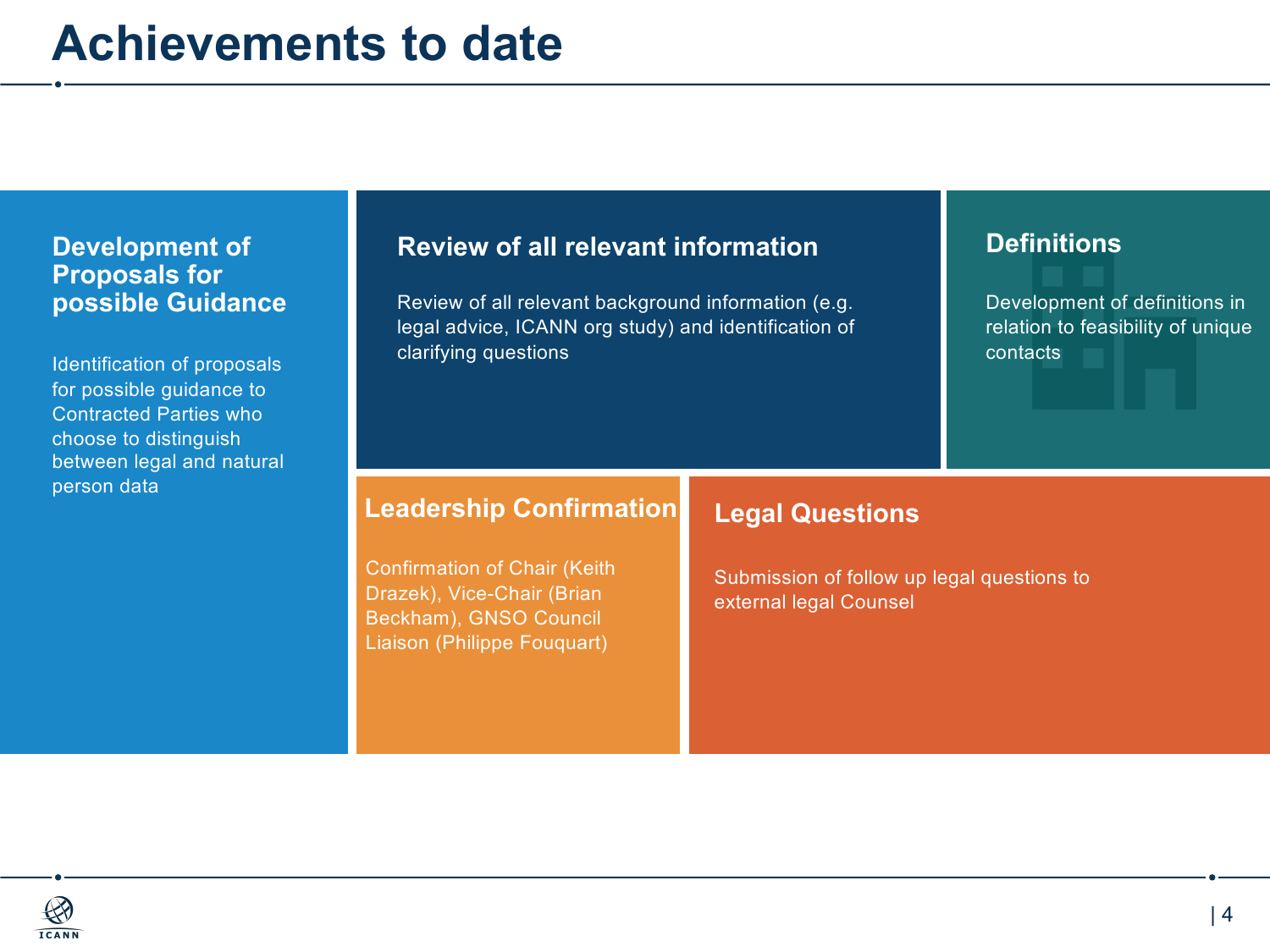## **Remaining work items**



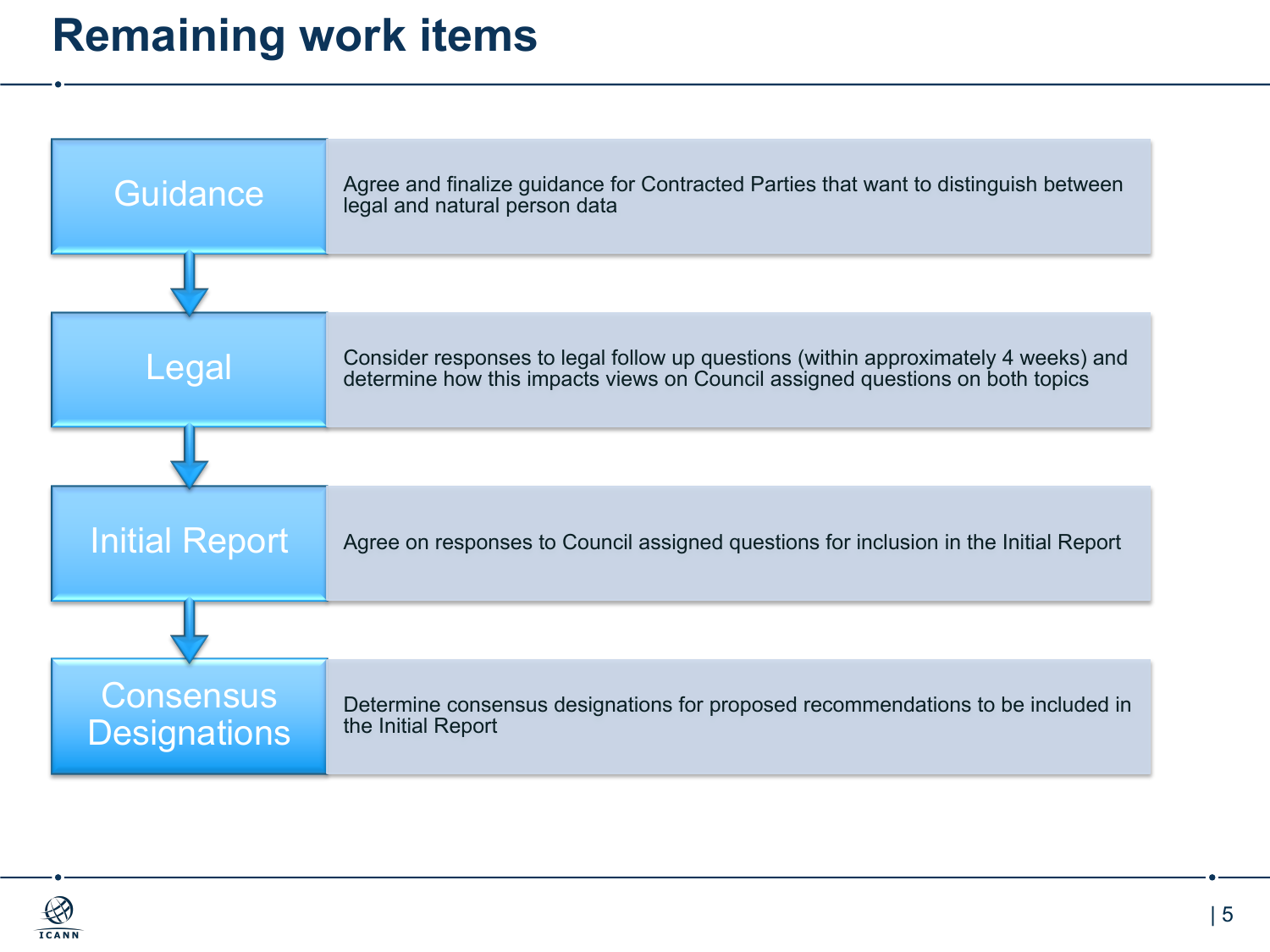## **EPDP Phase 2A - Summary Timeline**

**24 Mar 2021**



1) Update to GNSO Council on probability to achieve consensus recommendations

**ICANN**